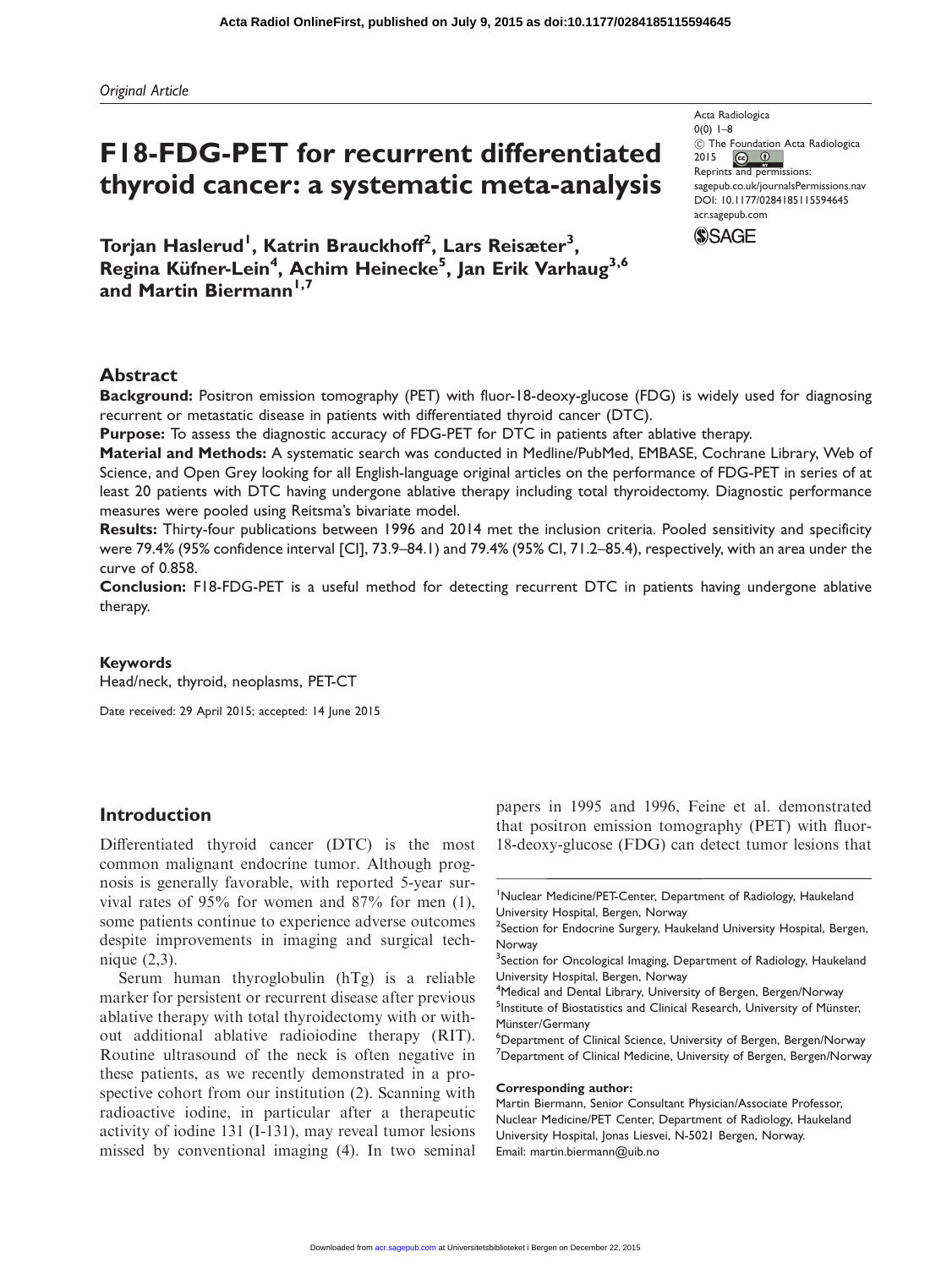are missed by I-131-scintigraphy (5, 6). To explain their findings, they postulated a ''flip-flop-phenomenon'', whereby highly differentiated thyroid cancer cells show iodine uptake due to the expression of sodiumiodide symporter (NIS) but no glucose uptake, while less differentiated cells that ceased to express NIS exhibit upregulated glucose and FDG uptake (7–9).

Since then F18-FDG-PET has become an important method in patients with DTC with suspected recurrent or persistent DTC, as is evidenced in many series published since the late 1990s. A systematic meta-analysis, published by Dong et al. in 2009, documented a pooled patient-based sensitivity of F18-FDG-PET of 83.5% and specificity of 84.3% (10). We recently published results from multimodal imaging including F18-FDG-PET from a prospective cohort of 51 patients (2) and wanted to compare our results with more current data from the literature.

## Material and Methods

We performed a systematic literature search for all English-language original articles addressing diagnostic performance of F18-FDG-PET in series of 20 patients or more with suspected or known recurrence after previous ablative therapy published from 1996 until 31 December 2014.

More specifically, our selection criteria were: (i) all patients had undergone previous ablative therapy including total thyroidectomy; (ii) patients were suspected of having recurrences and/or metastases or had risk factors such as a measurable or rising hTg or circulating hTg antibodies; (iii) patients underwent an FDG-PET or combined hybrid FDG-PET/computed tomography (CT) of the torso; (iv) reported study data were sufficient to calculate sensitivity and specificity for tumor detection; (v) histology, cytology, or follow-up were used as gold standard. Exclusion criteria were: article types other than original articles such as abstracts, letters, editorials, and comments. When data or subsets of data were presented in more than one article, the most recent article was chosen.

A systematic literature search was conducted on 17 February 2015 in five databases including Ovid MEDLINE(R)/PubMed [\(http://www.ncbi.nlm.nih.](http://www.ncbi.nlm.nih.gov/pubmed) [gov/pubmed;](http://www.ncbi.nlm.nih.gov/pubmed) U.S. National Library of Medicine, Bethesda/MD), EMBASE (Ovid), Cochrane Library (Wiley), Web of Science (Thomson Reuters), and Open Grey [\(http://www.opengrey.eu\)](http://www.opengrey.eu) using standardized subject headings (MeSH, EMTREE) for thyroid cancer and FDG or PET as well as their free-text equivalents.. The detailed search strategy can be obtained from the author.

All of 3625 hits were screened based on abstract and title by two authors (MB, TH), and then further

analyzed based on the full manuscript. All relevant manuscripts were available in full text format. To assess the methodologic quality and the applicability of the included articles, the QUADAS-2 instrument was independently applied by the two authors (11). As suggested by the QUADAS-2 instrument, additional signaling questions were defined. Based on the followup results from our own cohort (2) we introduced an extra signaling question ''Is the mean or median followup duration after imaging two years or more?'' and we assumed a risk of bias regarding the time/flow domain when it was not (see Supplementary Materials 1 [online only] for further details on the study-specific signaling questions and scoring criteria).

All pertinent data from the included articles were registered in MDCake, a dedicated client-server database application developed by our group for data collection and management (12). The observers were blinded to each other when entering QUADASscores. Data were re-aggregated into a single SQL view for qualitative as for statistical analysis. Pooled diagnostic performance was estimated using R package mada based on Reitsma's bivariate model (13,14). The application of univariate models for pooling sensitivities and specificities in diagnostic studies is no longer considered appropriate (15).

## **Results**

The literature search identified 34 studies with a total of 2639 patients meeting the inclusion criteria (6,16–48). Eleven studies reported on the diagnostic accuracy of single-modality PET, 17 on PET/CT, and six on both PET and PET/CT ("mixed"). The pertinent details of the 34 studies are presented in Supplementary Materials 2, Table (online only).

Methodological quality. QUADAS-2 scores are summarized in Fig. 1. According to the QUADAS-2 standard, patient selection should be consecutive in a prospective study design (11). The precise mode of patient selection was however unclear in 14 (41%) of the studies and apparently biased in three (9%). The index test should be applied blinded to the outcomes or in a prospective manner. This was insufficiently documented in nine (26%) of the studies. Most frequently the reviewers had concerns regarding the timing and the flow of the studies: only in eight  $(24%)$  of the studies was the duration of post-imaging follow-up considered sufficient, while potential bias was found in 18 (53%) of the studies and high risk of bias in eight (24%).

Meta-analysis. Forest plots of sensitivity and specificities in the component studies are presented in Figs. 2 and 3. Pooled sensitivity and specificity of all studies in relation to the reference standard were 79.4 % (95% confidence interval [CI], 73.9–84.1) and 79.4% (95%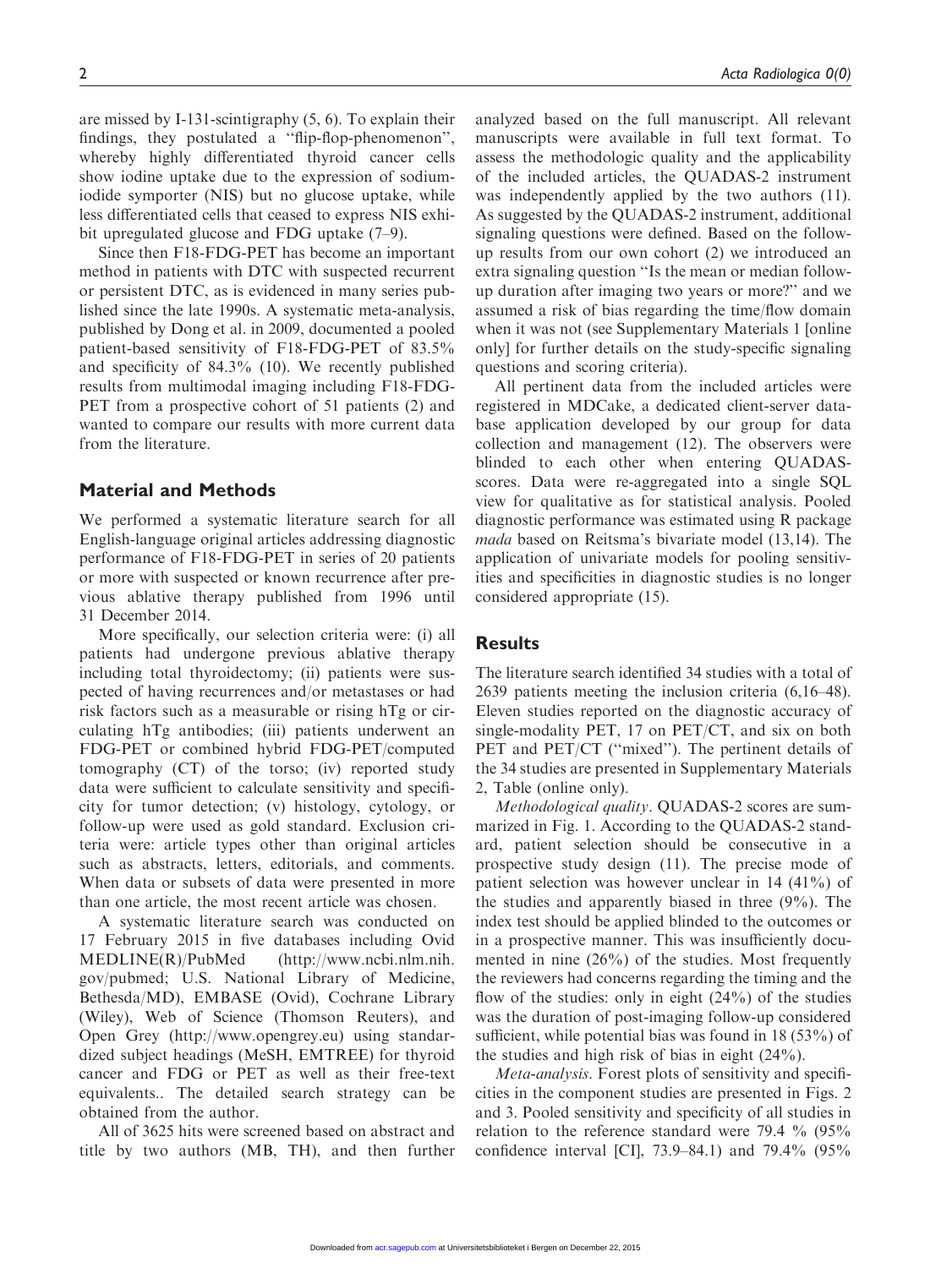

Fig. 1. Results of QUADAS-2 scoring of the 34 component studies according to the four QUADAS-2 domains patient selection, index test, reference standard, and flow/timing (11).

| Asa 2014<br>Ozdemir 2014          |                        | $0.79$ [0.57, 0.91]<br>$0.68$ [0.52, 0.80] |
|-----------------------------------|------------------------|--------------------------------------------|
| Giovanella 2013                   | ▅                      | $0.93$ [0.82, 0.97]                        |
| Ozkan 2013                        |                        | $0.79$ [0.66, 0.89]                        |
| Bannas 2012                       |                        | $0.67$ [0.48, 0.82]                        |
| Kunawudhi 2012                    | <b>Service Service</b> | $0.98$ [0.82, 1.00]                        |
| Na 2012                           |                        | $0.68$ [0.54, 0.80]                        |
| Prestwich 2012                    |                        | $0.69$ [0.50, 0.83]                        |
| Rosenbaum-Krumme 2012             | TH.                    | $0.96$ [0.70, 1.00]                        |
| Kingpetch 2011                    | H                      | $0.96$ [0.72, 1.00]                        |
| Lal 2010                          |                        | $0.73$ [0.53, 0.87]                        |
| <b>Piciu 2010</b>                 |                        | $0.98$ [0.83, 1.00]                        |
| Razfar 2010                       |                        | $0.80$ [0.71, 0.87]                        |
| Vera 2010                         |                        | $0.92$ [0.73, 0.98]                        |
| Freudenberg 2007                  |                        | $0.93$ [0.76, 0.98]                        |
| Mirallié 2007                     |                        | $0.60$ [0.45, 0.74]                        |
| Palmedo 2006                      |                        | $0.92$ [0.73, 0.98]                        |
| Riemann 2013                      | ⊢∎⊣                    | $0.91$ [0.85, 0.95]                        |
| van Dijk 2013                     |                        | $0.68$ [0.42, 0.86]                        |
| Vural 2012                        |                        | 0.87 [0.78, 0.93]                          |
| Oh 2011                           |                        | $0.61$ [0.46, 0.73]                        |
| Seo 2010                          |                        | $0.75$ [0.63, 0.85]                        |
| Zuijdwijk 2008                    | ┱                      | $0.92$ [0.77, 0.97]                        |
| Esteva 2009                       |                        | $0.81$ [0.67, 0.90]                        |
| Gabriel 2004                      |                        | $0.29$ [0.16, 0.46]                        |
| <b>Hung 2003</b>                  |                        | $0.88$ [0.67, 0.96]                        |
| Frilling 2001                     |                        | $0.93$ [0.74, 0.98]                        |
| <b>Helal 2001</b>                 |                        | $0.98$ [0.84, 1.00]                        |
| Schlüter 2001                     |                        | $0.69$ [0.55, 0.80]                        |
| Chung 1999                        | H                      | $0.93$ [0.79, 0.98]                        |
| Grünwald 1999                     |                        | $0.75$ [0.66, 0.82]                        |
| <b>Wang 1999</b><br>Dietlein 1997 |                        | $0.69$ [0.48, 0.85]<br>$0.50$ [0.33, 0.67] |
| <b>Feine 1996</b>                 |                        | $0.81$ [0.66, 0.91]                        |
|                                   |                        |                                            |
|                                   |                        |                                            |
|                                   |                        |                                            |
|                                   | 0.16<br>1.00<br>0.58   |                                            |

Fig. 2. Forest plot of the diagnostic sensitivities of the 34 component studies with 95% confidence intervals (continuity corrected).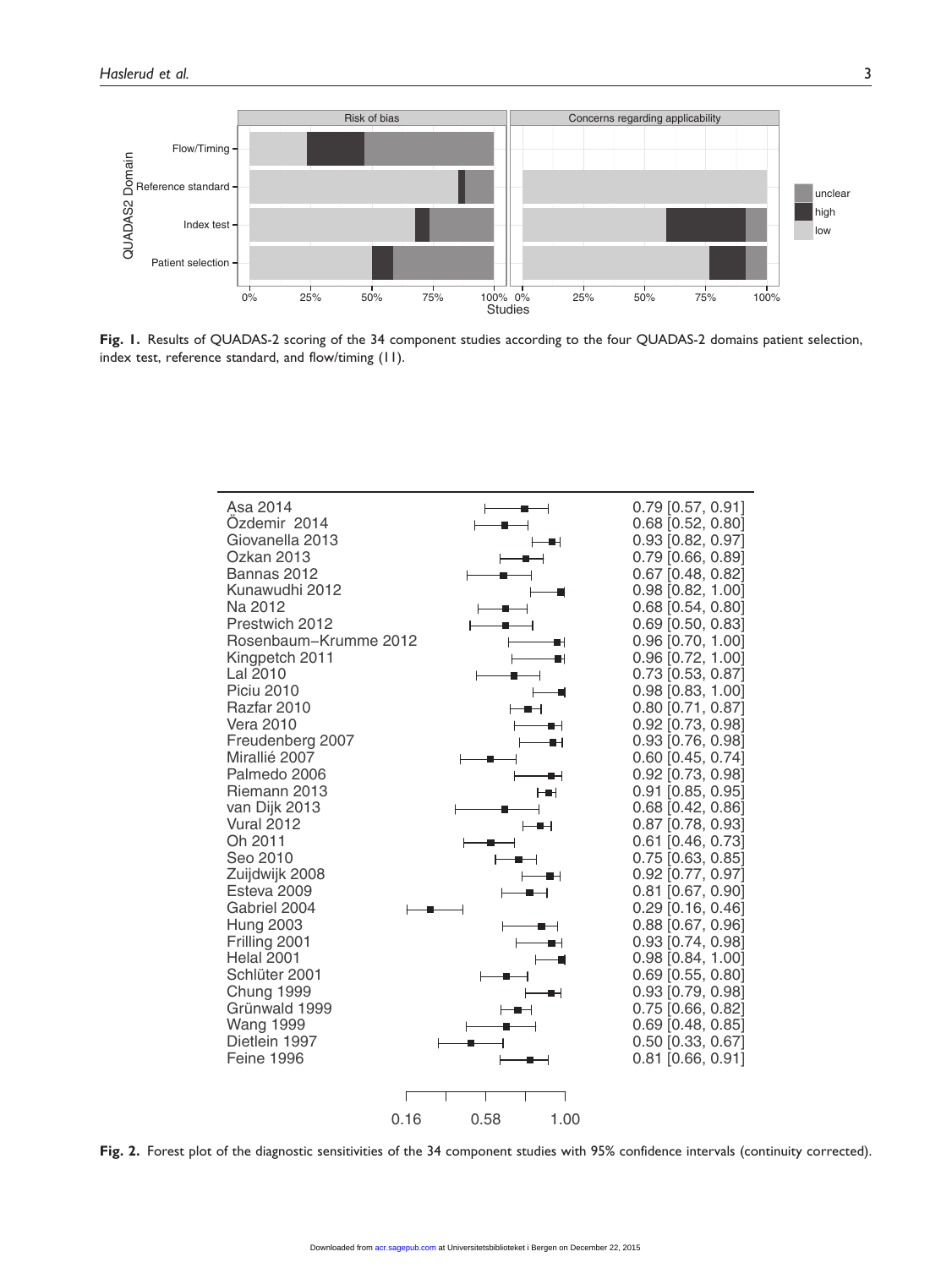| Asa 2014<br>Ozdemir 2014<br>Giovanella 2013<br>Ozkan 2013<br>Bannas 2012<br>Kunawudhi 2012<br>Na 2012<br>Prestwich 2012<br>Rosenbaum-Krumme 2012<br>Kingpetch 2011<br>Lal 2010<br><b>Piciu 2010</b><br>Razfar 2010<br>Vera 2010<br>Freudenberg 2007<br>Mirallié 2007<br>Palmedo 2006<br>Riemann 2013<br>van Dijk 2013<br><b>Vural 2012</b><br>Oh 2011<br>Seo 2010<br>Zuijdwijk 2008<br>Esteva 2009<br>Gabriel 2004<br><b>Hung 2003</b><br>Frilling 2001<br>Helal 2001<br>Schlüter 2001<br>Chung 1999<br>Grünwald 1999<br><b>Wang 1999</b><br>Dietlein 1997<br><b>Feine 1996</b> | ╺<br>H<br>н<br>Ħ۲<br>┳<br>e۲<br>H | $0.50$ [0.30, 0.70]<br>$0.78$ [0.62, 0.89]<br>$0.94$ [0.84, 0.98]<br>$0.30$ [0.13, 0.55]<br>$0.58$ [0.24, 0.86]<br>$0.75$ [0.44, 0.92]<br>$0.65$ [0.45, 0.80]<br>$0.75$ [0.54, 0.88]<br>$0.93$ [0.85, 0.97]<br>$0.59$ [0.32, 0.82]<br>$0.56$ [0.26, 0.83]<br>$0.70$ [0.30, 0.93]<br>$0.88$ [0.74, 0.95]<br>$0.94$ [0.78, 0.99]<br>$0.97$ [0.75, 1.00]<br>$0.06$ [0.01, 0.40]<br>$0.89$ [0.69, 0.96]<br>$0.95$ [0.90, 0.97]<br>$0.91$ [0.79, 0.97]<br>$0.75$ [0.56, 0.88]<br>0.97 [0.92, 0.99]<br>$0.87$ [0.83, 0.90]<br>$0.85$ [0.54, 0.96]<br>$0.62$ [0.35, 0.84]<br>$0.50$ [0.17, 0.83]<br>$0.75$ [0.20, 0.97]<br>$0.30$ [0.07, 0.70]<br>$0.71$ [0.43, 0.89]<br>$0.42$ [0.20, 0.68]<br>0.93 [0.75, 0.98]<br>0.90 [0.83, 0.94]<br>$0.75$ [0.52, 0.89]<br>$0.95$ [0.81, 0.99]<br>$0.94$ [0.60, 0.99] |
|---------------------------------------------------------------------------------------------------------------------------------------------------------------------------------------------------------------------------------------------------------------------------------------------------------------------------------------------------------------------------------------------------------------------------------------------------------------------------------------------------------------------------------------------------------------------------------|-----------------------------------|------------------------------------------------------------------------------------------------------------------------------------------------------------------------------------------------------------------------------------------------------------------------------------------------------------------------------------------------------------------------------------------------------------------------------------------------------------------------------------------------------------------------------------------------------------------------------------------------------------------------------------------------------------------------------------------------------------------------------------------------------------------------------------------------------|
|                                                                                                                                                                                                                                                                                                                                                                                                                                                                                                                                                                                 | 0.01<br>0.50<br>1.00              |                                                                                                                                                                                                                                                                                                                                                                                                                                                                                                                                                                                                                                                                                                                                                                                                      |

Fig. 3. Forest plot of the diagnostic specificities of the 34 component studies with 95% confidence intervals (continuity corrected). The raw specificity in the study by Mirallié et al. was 0% (seven false positive FDG-PET studies among the seven patients without detectable disease) (37).

CI, 71.2–85.4), respectively, with an area under the curve of 0.858 (Fig. 4). In a subgroup analysis, PET-CT performed slightly better than single modality PET (Table 1), but the difference was not statistically significant.

## **Discussion**

F18-FDG-PET is a useful tool for evaluating patients with suspected recurrence of DTC with a pooled sensitivity of 79.4% and specificity of 79.4% across all studies. These results compare well to the most recent systematic meta-analysis published in 2009, which reported a pooled patient-based sensitivity and specificity of 81% (74–86%) and 82% (73–88%) based on 17 studies using comparable statistical methodology (10).

The stable, rather than improved diagnostic performance over the past 5–6 years was surprising, given the latest developments in imaging technology such as high resolution PET-CT (Table 1). Although PET-CT performs better than single-modality PET in head-to-head comparisons (2,38), the effect did not reach statistical significance in the meta-analysis. Interestingly, pooled specificity was highest for "mixed" studies reporting on cohorts examined with either single-modality PET or PET-CT. We regard this as an outlier as the ''mixed'' studies did not differ in their QUADAS-2 scores from the PET-CT studies.

The apparently constant diagnostic performance of PET despite major advances in imaging technology can hardly be explained by the considerable heterogeneity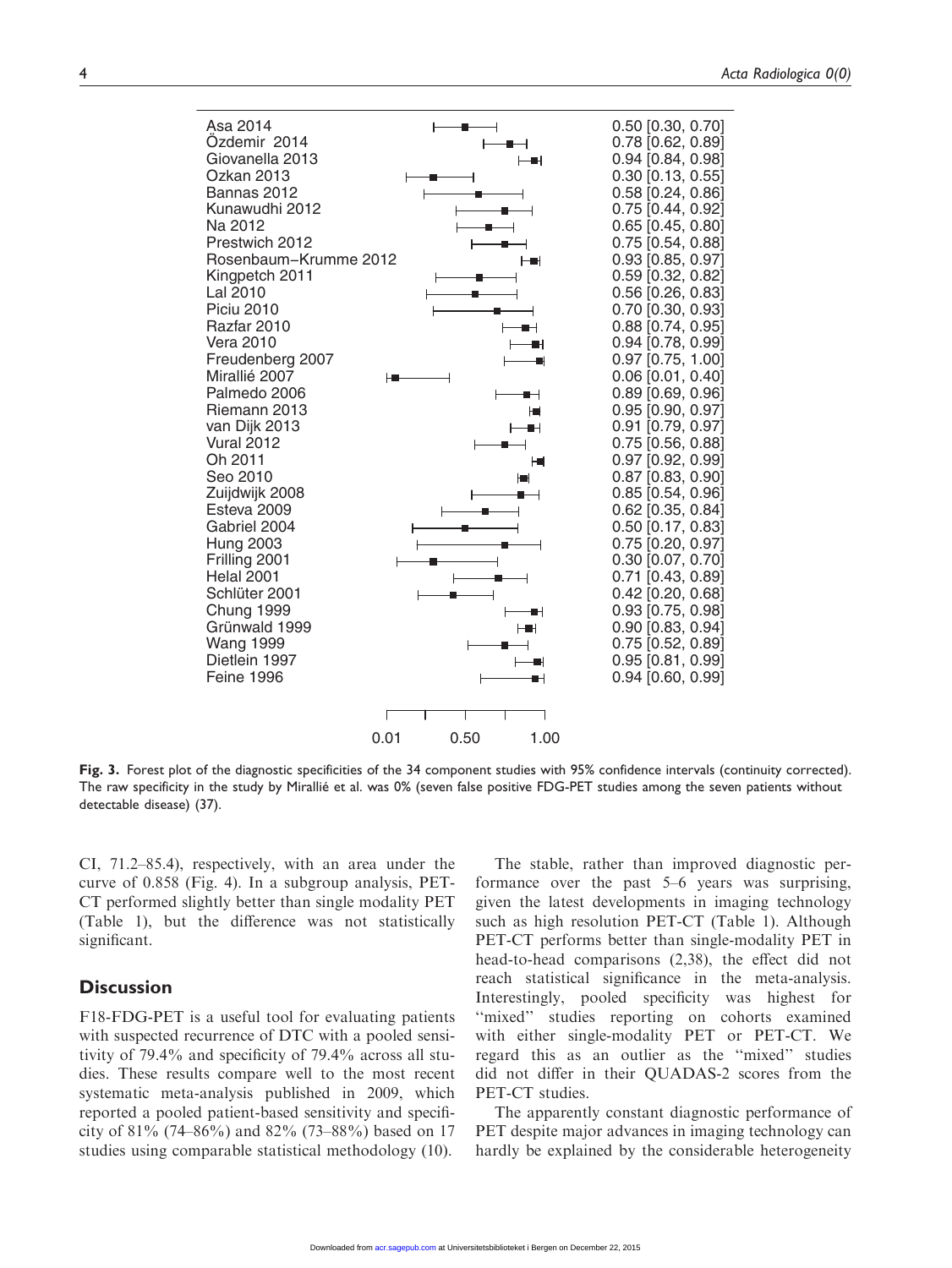

Fig. 4. Summary receiver operating characteristics (SROC) curve of the 34 component studies. Pooled sensitivity/specificity over all studies is marked in the center of the plot with a surrounding 95% confidence ellipse. Sensitivity and specificity of the individual studies are plotted in ROC space. PET, studies using single-modality PET; PET-CT hybrid PET + CT; mixed, studies reporting on a mixture of PET and PET-CT; PET, studies using single-modality PET; PET-CT, hybrid PET  $+$  CT.

|  |  |  |  | Table 1. Pooled diagnostic performance of PET and PET/CT. |  |  |  |
|--|--|--|--|-----------------------------------------------------------|--|--|--|
|--|--|--|--|-----------------------------------------------------------|--|--|--|

| Type       | Studies (n) | Patients (n) | Pooled sensitivity   | Pooled specificity   | AUC   |
|------------|-------------|--------------|----------------------|----------------------|-------|
| <b>PET</b> |             | 640          | 76.6% (62.8–86.4)    | 75.7% (59.5–86.8)    | 0.826 |
| PET-CT     |             | 905          | $80.2\%$ (73.5-85.6) | 75.5% (62.8–85.0)    | 0.844 |
| Mixed      |             | 1094         | 82.1% (69.4–90.2)    | $91.2\%$ (82.8–95.7) | 0.933 |
| All        | 34          | 2639         | 79.4% (73.9–84.1)    | 79.4% (71.2–85.4)    | 0.858 |

Pooled diagnostic performance measures with 95% confidence intervals.

AUC, area under the summary receiver operating characteristics (SROC) curve; PET, studies using single-modality PET only; PET-CT hybrid PET + CT only; mixed, mixture of PET and PET-CT in the same study; PET-CT, hybrid PET  $+$  CT.

An AUC of 1 represents an ideal test while a non-discriminatory test will have an AUC of 0.5.

of the individual studies uderlying the present metaanalysis, by publication bias or overoptimistic reporting (49,50). We suspect that this rather points to two methodical flaws common to most studies on our metaanalysis. The generally accepted definition of a ''true positive'' examination is the finding of at least one true positive lesion in the imaging study confirmed in a surgical specimen or a biopsy regardless of the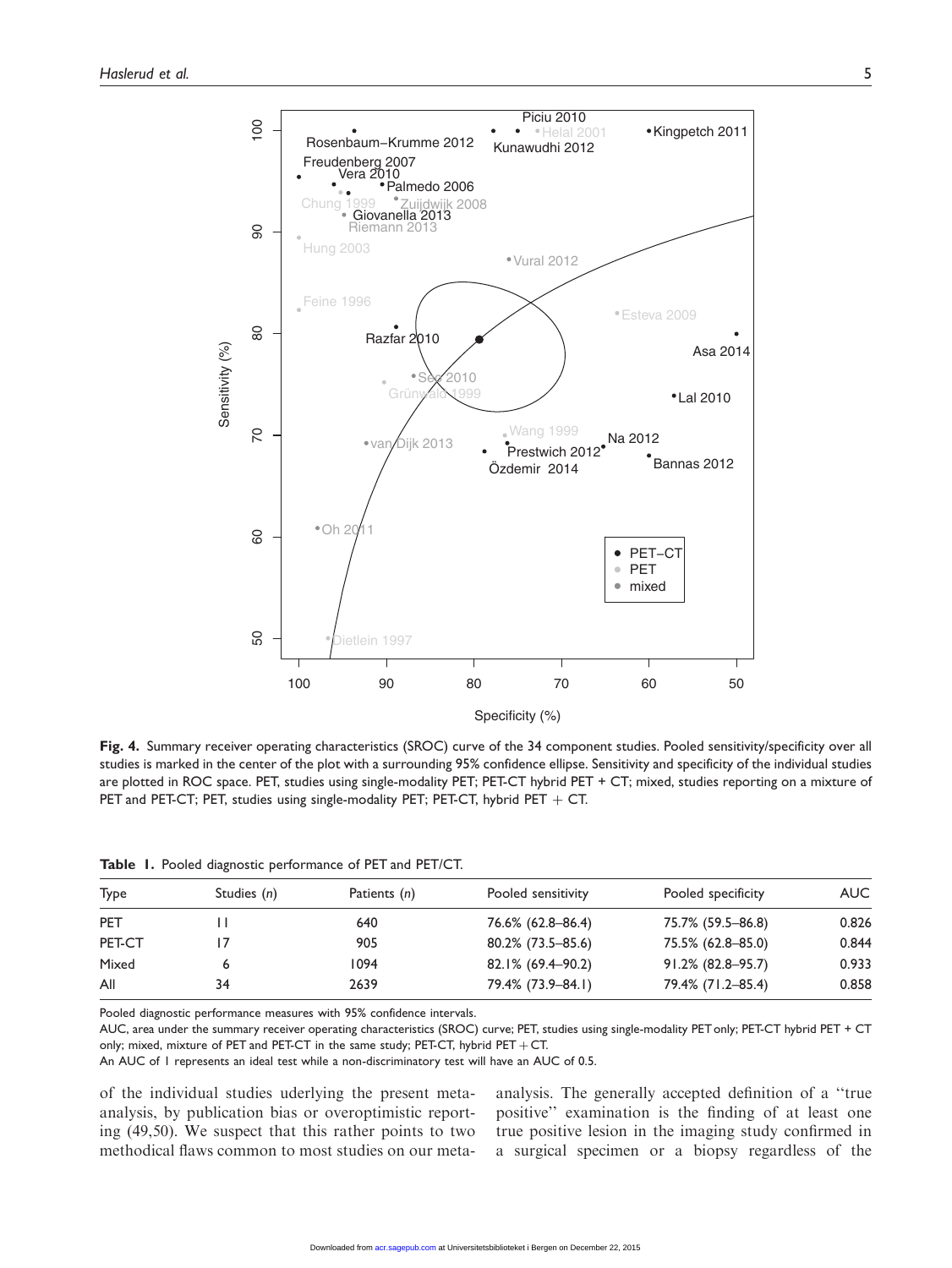number of possible false negative lesions that may have been overlooked. True positive and false negative lesions can, however, coexist in the same patient, and if overlooked in a thyroid cancer patient, may lead to avoidable repeat surgery (2). Similarly, false positive lesions, which may lead to unnecessary surgery, will not be scored in patients who have at least one true positive lesion. Thus patient-based sensitivity and specificity tend to be overoptimistic compared with lesion-based analysis. The second problem lies in the composite reference standard that is based on a combination of pathology, imaging, and clinical outcomes. As discussed in our recent publication, prophylactic surgery for DTC in the absence of imaging findings is considered unethical (2). Thus the only means of identifying false negative (overlooked) findings in an imaging study is careful patient follow-up. To a large extent, this follow-up relies on the same imaging techniques (e. g. ultrasound and PET) in which the false negative lesion was potentially overlooked. Thus the reference standard is not independent from the index test. An independent reference standard is, however, the fundamental assumption underlying diagnostic accuracy studies (11). A similar issue occurs if imageguided biopsy forms part of the composite standard: Only lesions that are seen can be biopsied, thus a biopsy will not guard against overlooked lesions. Thyroid cancer is, as a rule, a slow growing tumor. In our QUADAS-2 analysis, we therefore stipulated that the mean or median follow-up should be 2 years or more. This was based on our experience that, until now, four overlooked false negative lesions in our series were detected 0.9, 1.1, 1.1, and 3.8 years after the initial PET study (2). We therefore suggest that future diagnostic imaging studies in solid tumors employ both patient-based and lesion-based analysis, and follow-up of sufficient duration for the cancer type under study.

Our meta-analysis has the following limitations. First, we restricted our analysis to English language articles. Second, we excluded studies with fewer than 20 subjects. Meaningful estimates of sensitivity and specificity need a minimum number of cases with and without disease (51). However, the choice of the threshold was arbitrary given that disease prevalence varies between studies. Third, we abstained from conducting extensive subgroup analyses, such as on the role of TSH stimulation on the diagnostic performance of FDG-PET, the presence or absence of iodine uptake, or the correlation of serum hTg or hTg antibodies and true positive PET findings. Given the considerable heterogeneity between the component studies, we do not think a meta-analysis will provide reliable valid conclusions. Finally, we did not pool lesion-based sensitivities and specificities as there are were only five studies that

presented lesion-based diagnostic performance data (Supplementary Table).

In conclusion, F18-FDG-PET continues to be a useful method for detecting recurrent thyroid cancer, with a pooled patient-based sensitivity of 79.4% and specificity of 79.4% across all studies.

#### Acknowledgments

We thank Prof. Karen Rosendahl, Consultant Physician at the Section of Pediatric Radiology, Haukeland University Hospital, and Professor at the Section of Radiology, Department of Clinical Medicine at the University of Bergen for valuable advice in writing this manuscript.

#### Conflict of interest

None declared.

#### Funding

This research received no specific grant from any funding agency in the public, commercial, or not-for-profit sectors.

#### **References**

- 1. Cancer Registry of Norway. Cancer in Norway 2012. Cancer incidence, mortality, survival and prevalence in Norway [Internet]. Oslo: Cancer Registry of Norway; 2014. Available at:<http://www.kreftregisteret.no/en/>
- 2. Biermann M, Kråkenes J, Brauckhoff K, et al. Post-PET ultrasound improves specificity of 18F-FDG-PET for recurrent differentiated thyroid cancer while maintaining sensitivity. Acta Radiol 2015. Epub ahead of print: doi: 10.1177/0284185115574298.
- 3. Biermann M, Pixberg M, Riemann B, et al. Clinical outcomes of adjuvant external-beam radiotherapy for differentiated thyroid cancer - results after 874 patient-years of follow-up in the MSDS-trial. Nuklearmedizin 2009;48: 89–98.
- 4. Maxon HR. Detection of residual and recurrent thyroid cancer by radionuclide imaging. Thyroid 1999;9:443–446.
- 5. Feine U, Lietzenmayer R, Hanke JP, et al. 18FDG wholebody PET in differentiated thyroid carcinoma. Flipflop in uptake patterns of 18FDG and 131I. Nuklearmedizin 1995;34:127–134.
- 6. Feine U, Lietzenmayer R, Hanke JP, et al. Fluorine-18-FDG and iodine-131-iodide uptake in thyroid cancer. J Nucl Med 1996;37:1468–1472.
- 7. Moon SH, Oh YL, Choi JY, et al. Comparison of 18F-fluorodeoxyglucose uptake with the expressions of glucose transporter type 1 and  $Na+ / I$ - symporter in patients with untreated papillary thyroid carcinoma. Endocr Res 2013;38:77–84.
- 8. Grabellus F, Nagarajah J, Bockisch A, et al. Glucose transporter 1 expression, tumor proliferation, and iodine/ glucose uptake in thyroid cancer with emphasis on poorly differentiated thyroid carcinoma. Clin Nucl Med 2012;37: 121–127.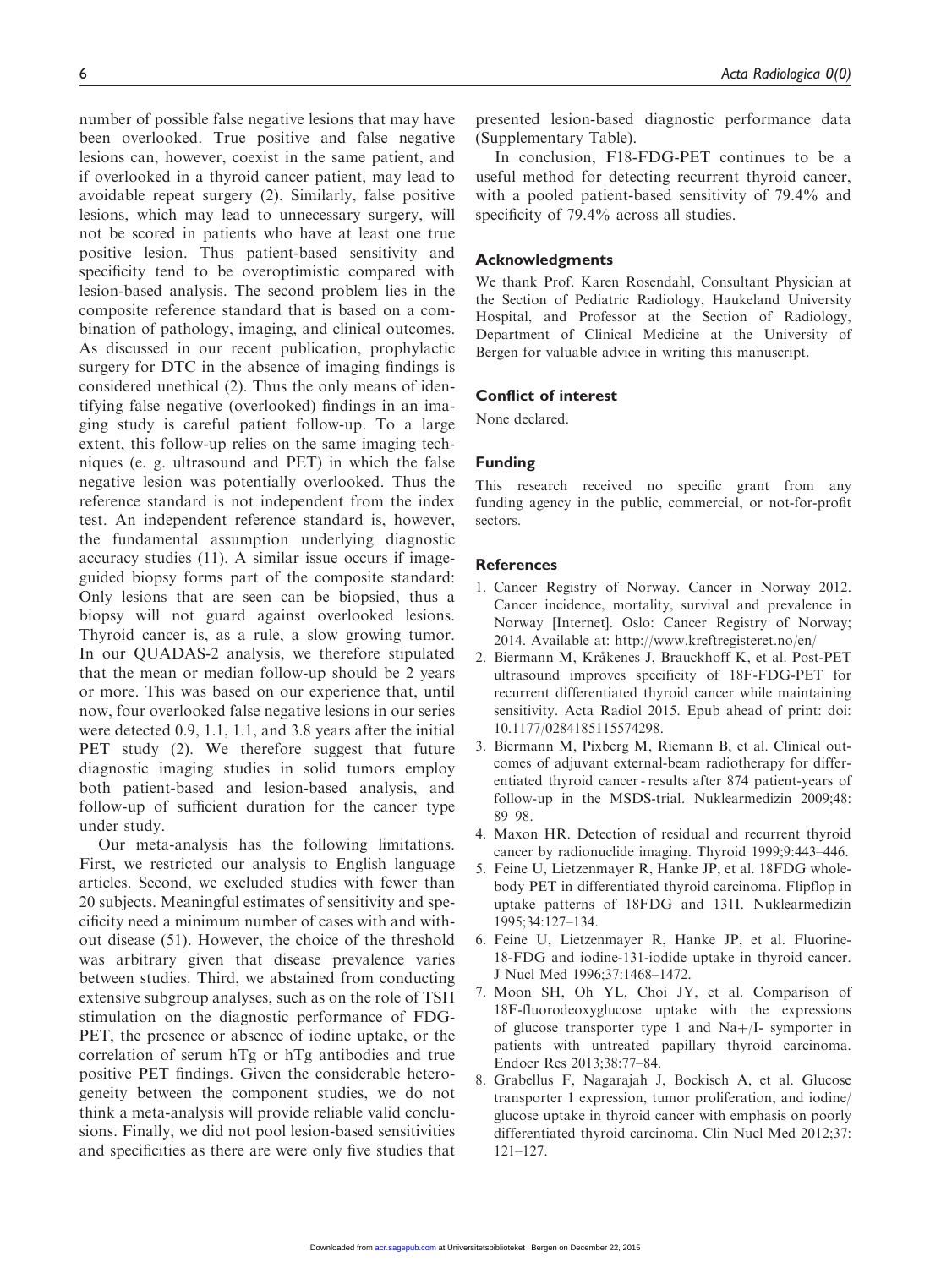- 9. Schönberger J, Rüschoff J, Grimm D, et al. Glucose transporter 1 gene expression is related to thyroid neoplasms with an unfavorable prognosis: an immunohistochemical study. Thyroid 2002;12:747–754.
- 10. Dong M-J, Liu Z-F, Zhao K, et al. Value of 18F-FDG-PET/PET-CT in differentiated thyroid carcinoma with radioiodine-negative whole-body scan: a meta-analysis. Nucl Med Commun 2009;30:639–650.
- 11. Whiting PF, Rutjes AWS, Westwood ME, et al. QUADAS-2: a revised tool for the quality assessment of diagnostic accuracy studies. Ann Intern Med 2011; 155:529–536.
- 12. Biermann M. A simple versatile solution for collecting multidimensional clinical data based on the CakePHP web application framework. Comput Methods Programs Biomed 2014;114:70–79.
- 13. Doebler P. mada: Meta-Analysis of Diagnostic Accuracy (mada). R-package 0.5.6 [Internet]. 2014. Available at: [http://CRAN.R-project.org/package](http://CRAN.R-project.org/package=mada)=[mada.](http://CRAN.R-project.org/package=mada)
- 14. Reitsma JB, Glas AS, Rutjes AWS, et al. Bivariate analysis of sensitivity and specificity produces informative summary measures in diagnostic reviews. J Clin Epidemiol 2005;58:982–990.
- 15. Zwinderman AH, Bossuyt PM. We should not pool diagnostic likelihood ratios in systematic reviews. Stat Med 2008;27:687–697.
- 16. Özdemir E, Yildirim Poyraz N, Polat SB, et al. Diagnostic value of 18F-FDG PET/CT in patients with TENIS syndrome: correlation with thyroglobulin levels. Ann Nucl Med 2014;28:241–247.
- 17. Asa S, Aksoy SY, Vatankulu B, et al. The role of FDG-PET/CT in differentiated thyroid cancer patients with negative iodine-131 whole-body scan and elevated anti-Tg level. Ann Nucl Med 2014;28:970–979.
- 18. Van Dijk D, Plukker JTM, Phan HTT, et al. 18-fluorodeoxyglucose positron emission tomography in the early diagnostic workup of differentiated thyroid cancer patients with a negative post-therapeutic iodine scan and detectable thyroglobulin. Thyroid 2013;23: 1003–1009.
- 19. Riemann B, Uhrhan K, Dietlein M, et al. Diagnostic value and therapeutic impact of (18)F-FDG-PET/CT in differentiated thyroid cancer. Results of a German multicentre study. Nuklearmedizin 2013;52:1–6.
- 20. Ozkan E, Aras G, Kucuk NO. Correlation of 18F-FDG PET/CT findings with histopathological results in differentiated thyroid cancer patients who have increased thyroglobulin or antithyroglobulin antibody levels and negative 131I whole-body scan results. Clin Nucl Med 2013;38:326–331.
- 21. Giovanella L, Trimboli P, Verburg FA, et al. Thyroglobulin levels and thyroglobulin doubling time independently predict a positive 18F-FDG PET/CT scan in patients with biochemical recurrence of differentiated thyroid carcinoma. Eur J Nucl Med Mol Imaging 2013;40:874–880.
- 22. Vural GU, Akkas BE, Ercakmak N, et al. Prognostic significance of FDG PET/CT on the follow-up of patients of differentiated thyroid carcinoma with negative 131I whole-body scan and elevated thyroglobulin levels:

correlation with clinical and histopathologic characteristics and long-term follow-up data. Clin Nucl Med 2012; 37:953–959.

- 23. Rosenbaum-Krumme SJ, Görges R, Bockisch A, et al.  $^{18}$ F-FDG PET/CT changes therapy management in high-risk DTC after first radioiodine therapy. Eur J Nucl Med Mol Imaging 2012;39:1373–1380.
- 24. Prestwich RJD, Viner S, Gerrard G, et al. Increasing the yield of recombinant thyroid-stimulating hormone-stimulated 2-(18-fluoride)-flu-2-deoxy-D-glucose positron emission tomography-CT in patients with differentiated thyroid carcinoma. Br J Radiol 2012;85:e805–e813.
- 25. Na SJ, Yoo IR, O JH, et al. Diagnostic accuracy of (18)F-fluorodeoxyglucose positron emission tomography/computed tomography in differentiated thyroid cancer patients with elevated thyroglobulin and negative (131)I whole body scan: evaluation by thyroglobulin level. Ann Nucl Med 2012;26:26–34.
- 26. Kunawudhi A, Pak-art R, Keelawat S, et al. Detection of subcentimeter metastatic cervical lymph node by 18F-FDG PET/CT in patients with well-differentiated thyroid carcinoma and high serum thyroglobulin but negative 131I whole-body scan. Clin Nucl Med 2012;37: 561–567.
- 27. Bannas P, Derlin T, Groth M, et al. Can (18)F-FDG-PET/CT be generally recommended in patients with differentiated thyroid carcinoma and elevated thyroglobulin levels but negative I-131 whole body scan? Ann
- Nucl Med 2012;26:77–85.<br>28. Oh J-R, Byun B-H, Hong S-P, et al. Comparison of <sup>131</sup>I whole-body imaging, <sup>131</sup>I SPECT/CT, and <sup>18</sup>F-FDG PET/CT in the detection of metastatic thyroid cancer. Eur J Nucl Med Mol Imaging 2011;38:1459–1468.
- 29. Kingpetch K, Pipatrattana R, Tepmongkol S, et al. Utility of 8F-FDG PET/CT in well differentiated thyroid carcinoma with high serum antithyroglobulin antibody. J Med Assoc Thai 2011;94:1238–1244.
- 30. Vera P, Kuhn-Lansoy C, Edet-Sanson A, et al. Does recombinant human thyrotropin-stimulated positron emission tomography with [18F]fluoro-2 deoxy-D-glucose improve detection of recurrence of well-differentiated thyroid carcinoma in patients with low serum thyroglobulin? Thyroid 2010;20:15–23.
- 31. Seo JH, Lee SW, Ahn B-C, et al. Recurrence detection in differentiated thyroid cancer patients with elevated serum level of antithyroglobulin antibody: special emphasis on using (18)F-FDG PET/CT. Clin Endocrinol (Oxf) 2010; 72:558–563.
- 32. Razfar A, Branstetter BF, Christopoulos A, et al. Clinical usefulness of positron emission tomography-computed tomography in recurrent thyroid carcinoma. Arch Otolaryngol Head Neck Surg 2010;136:120–125.
- 33. Piciu D, Irimie A, Duncea I, et al. Positron emission tomography - computer tomography fusion image, with 18-fluoro-2-deoxy-d-glucose in the follow-up of patients with differentiated thyroid carcinoma. Acta Endocrinologica-Bucharest 2010;6:15–26.
- 34. Lal G, Fairchild T, Howe JR, et al. PET-CT scans in recurrent or persistent differentiated thyroid cancer: is